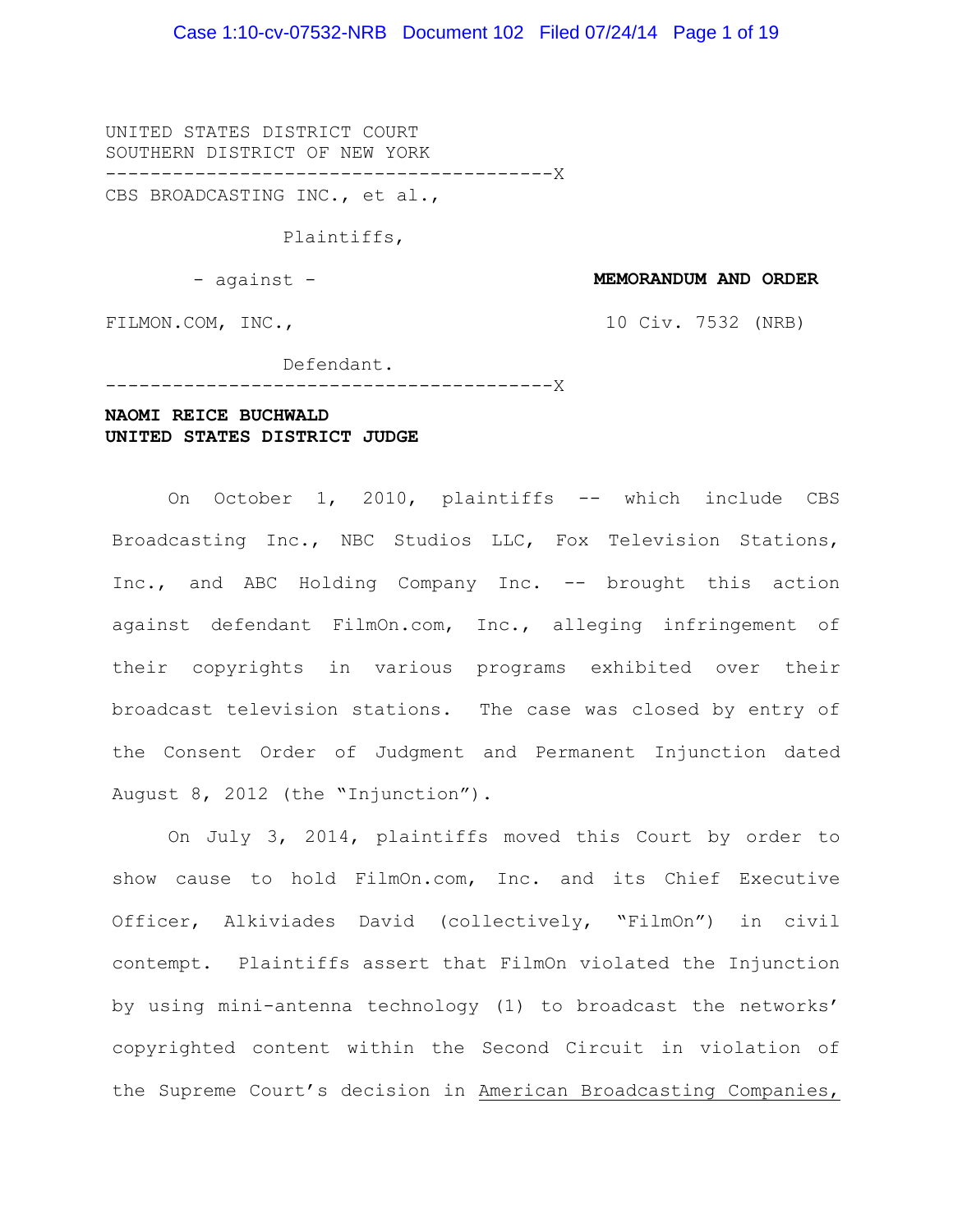# Case 1:10-cv-07532-NRB Document 102 Filed 07/24/14 Page 2 of 19

Inc. v. Aereo, Inc., 134 S. Ct. 2498 (2014) ("Aereo"); and (2) to transmit this programming to regions outside the Second Circuit through use of defendant's "Teleporter" system. For the reasons herein, we agree with plaintiffs and grant their motion.

#### **BACKGROUND**

Nearly four years ago, plaintiffs initiated the aforementioned action, alleging that FilmOn was streaming their broadcast programming without their authorization, thereby infringing their exclusive copyrights in the programming under Sections 106(1)-(5) of the Copyright Act of 1976, 17 U.S.C. § 101 et seq. Compl. ¶¶ 1–5. Plaintiffs sought monetary damages and a permanent injunction against FilmOn's retransmission service. Id. In July 2012, after the completion of discovery, the parties reached an agreement to resolve the action, the full terms and conditions of which were set forth in a settlement agreement dated July 31, 2012 (the "Settlement Agreement"). The Settlement Agreement was conditioned upon this Court's entry of a stipulated consent judgment and permanent injunction prohibiting FilmOn from further infringing plaintiffs' copyrights. Settlement Agreement § 4.1.

Accordingly, on August 8, 2012, we entered the parties' Stipulated Consent Judgment and Permanent Injunction, which permanently enjoined:

$$
-2\,-
$$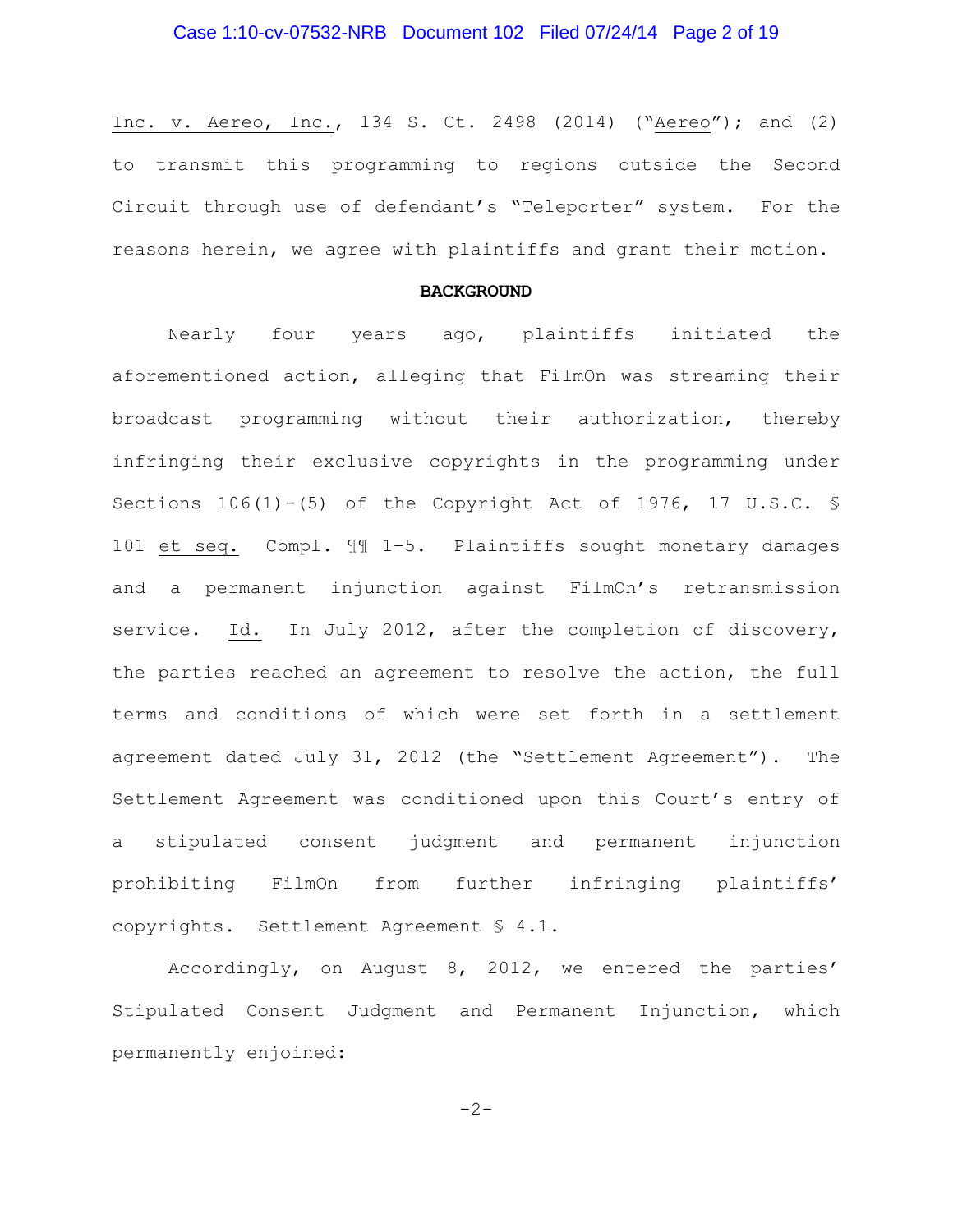### Case 1:10-cv-07532-NRB Document 102 Filed 07/24/14 Page 3 of 19

[FilmOn,] its affiliated companies, and all of its officers, directors, agents, servants, and employees, and all natural and corporate persons in active concert or participation or in privity with any of them . . . from infringing, by any means, directly or indirectly, any of plaintiffs' exclusive rights under Section  $106(1)-(5)$  of the Copyright Act, including but not limited to through the streaming over mobile telephone systems and/or the Internet of any of the broadcast television programming in which any Plaintiff owns a copyright.

Injunction ¶ 1. The Injunction further provided that violation of its provisions would expose FilmOn and all other persons bound by the Injunction to "all applicable penalties, including contempt of Court." Id. ¶ 2. Finally, it provided that "[t]his Court shall retain continuing jurisdiction over the Parties and the action for purposes of enforcing th[e] [Injunction and Settlement Agreement]." Id. ¶ 4.

After the issuance of the Injunction, FilmOn launched a video on demand ("VOD") service, which provided subscribers with access to an archive of previously televised programs for streaming "on demand." On July 2, 2013, plaintiffs moved for an order to show cause why FilmOn should not be found in civil contempt for violating the Injunction based on the VOD service. In a Memorandum and Order dated September 10, 2013, we found that because "FilmOn has offered no evidence whatsoever that they have validly acquired the right to stream plaintiffs' copyrighted programming," FilmOn was in contempt of the

-3-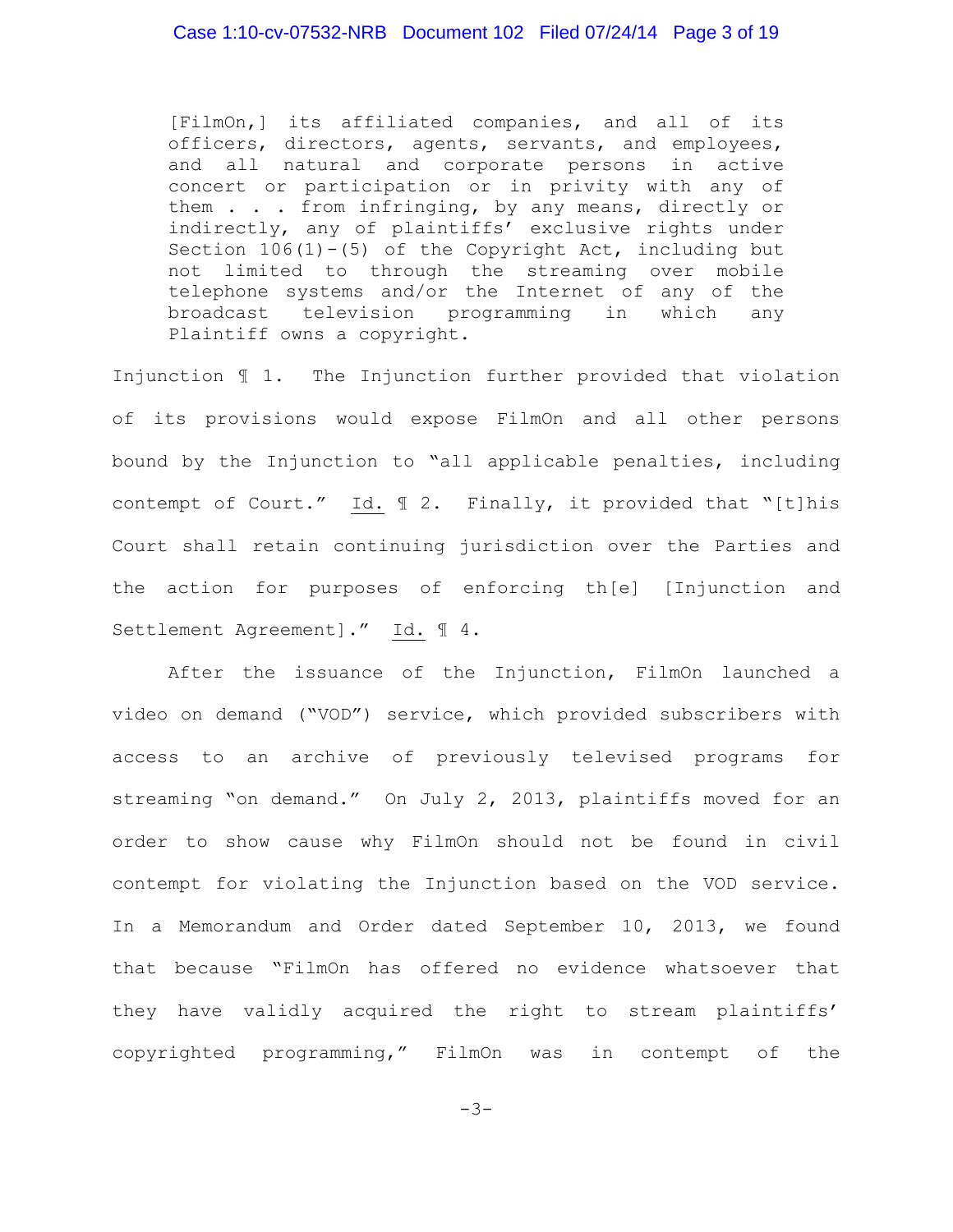#### Case 1:10-cv-07532-NRB Document 102 Filed 07/24/14 Page 4 of 19

Injunction. CBS Broad. Inc. v. FilmOn.com, Inc., No. 10 Civ. 7532(NRB), 2013 WL 4828592, at \*9 (S.D.N.Y. Sept. 10, 2013). Accordingly, we required defendant to (1) remove all broadcast programming identified by plaintiffs, (2) agree not to stream any of plaintiffs' copyrighted programming using the VOD service, and (3) pay a penalty of \$10,000 per day of noncompliance. Judgment, Oct. 3, 2013 (the "Judgment") ¶ 3. We also compelled FilmOn to pay \$115,046.10 in attorneys' fees. Id. ¶ 4.

On June 25, 2014, while the Injunction remained in place, the Supreme Court decided Aereo. Aereo operated a system "made up of servers, transcoders, and thousands of dime-sized antennas housed in a central warehouse." Aereo, 134 S. Ct. at 2503. A key feature of the Aereo system was that each subscriber had one of these dime-sized antennas dedicated to his personal use. Id. An Aereo subscriber could visit the Aereo website, select a program for viewing, and stream it to his device with a delay of only a few seconds. Id. Petitioners in the Aereo action, which included the broadcast networks who are plaintiffs in the instant case, argued that Aereo infringed their right to "perform" their works "publicly," within the meaning of the Transmit Clause of the Copyright Act. Id. at 2504 (quoting 17 U.S.C. § 106(4)).

 $-4-$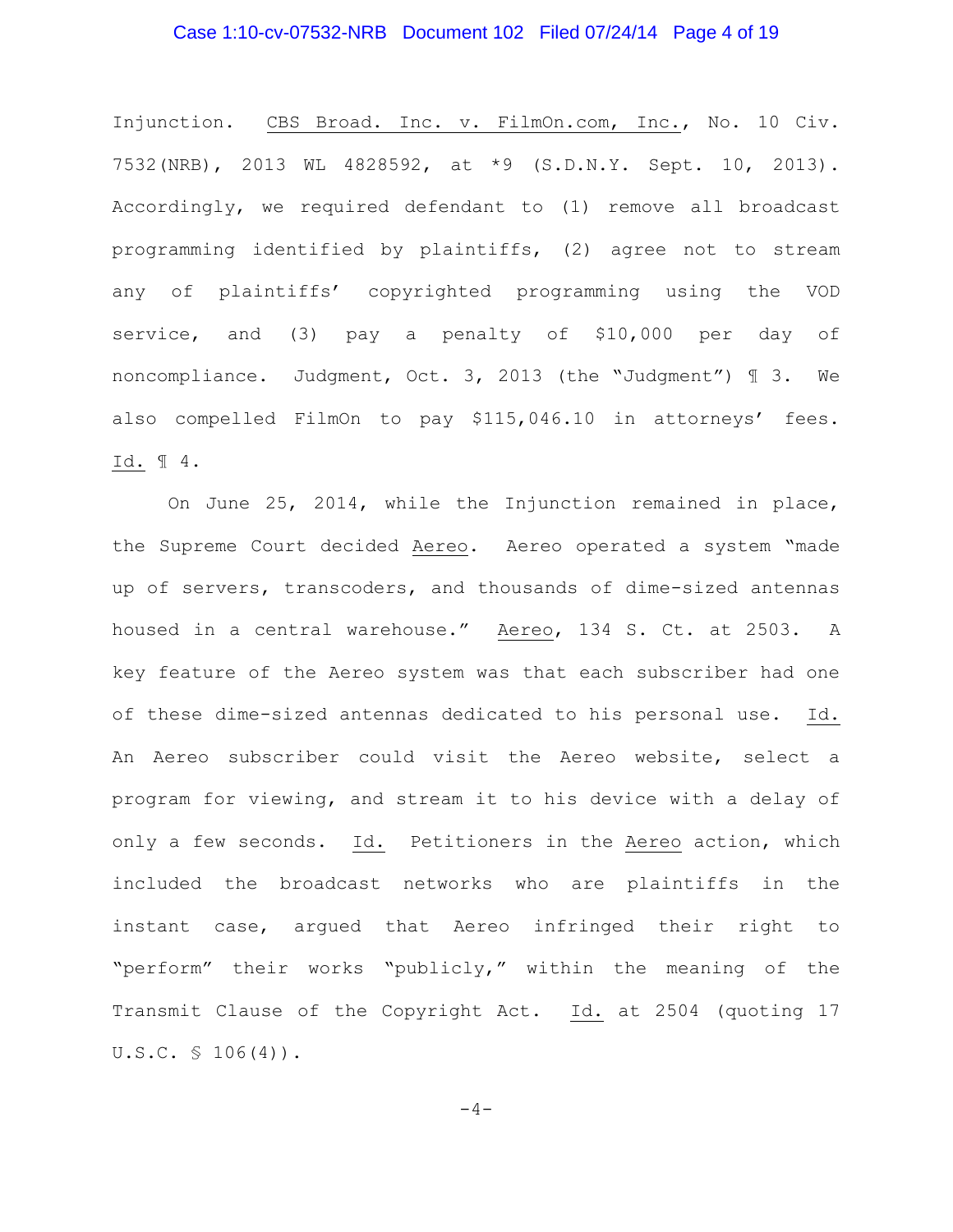# Case 1:10-cv-07532-NRB Document 102 Filed 07/24/14 Page 5 of 19

The Supreme Court found in favor of the broadcast networks, holding "that Aereo 'perform[s]' petitioners' copyrighted works 'publicly,' as those terms are defined by the Transmit Clause" of the Copyright Act. Id. at 2511. In so finding, the Court relied on "Aereo's overwhelming likeness to the cable companies targeted by the 1976 amendments" to the Copyright Act and noted that the "sole technological difference between Aereo and traditional cable companies [did] not make a critical difference" in the Court's analysis. Id. at 2507. Ultimately, the Supreme Court concluded that "Aereo is not just an equipment supplier" and that its use of the antenna system constituted public performance of the petitioners' protected programming. Id. This decision overruled the Second Circuit's determination in WNET, Thirteen v. Aereo, Inc., 712 F.3d 676 (2d Cir. 2013), that Aereo's retransmission system did not infringe on the networks' copyrights; therefore, the use of Aereo's technology, which had previously been permissible within the Second Circuit, was henceforth barred. See Aereo, 134 S. Ct. at 2504, 2511. Aereo did not mention, let alone abrogate, WPIX, Inc. v. ivi, Inc., 691 F.3d 275 (2d Cir. 2012) ("ivi"). That case established the law in the Second Circuit that "Internet

-5-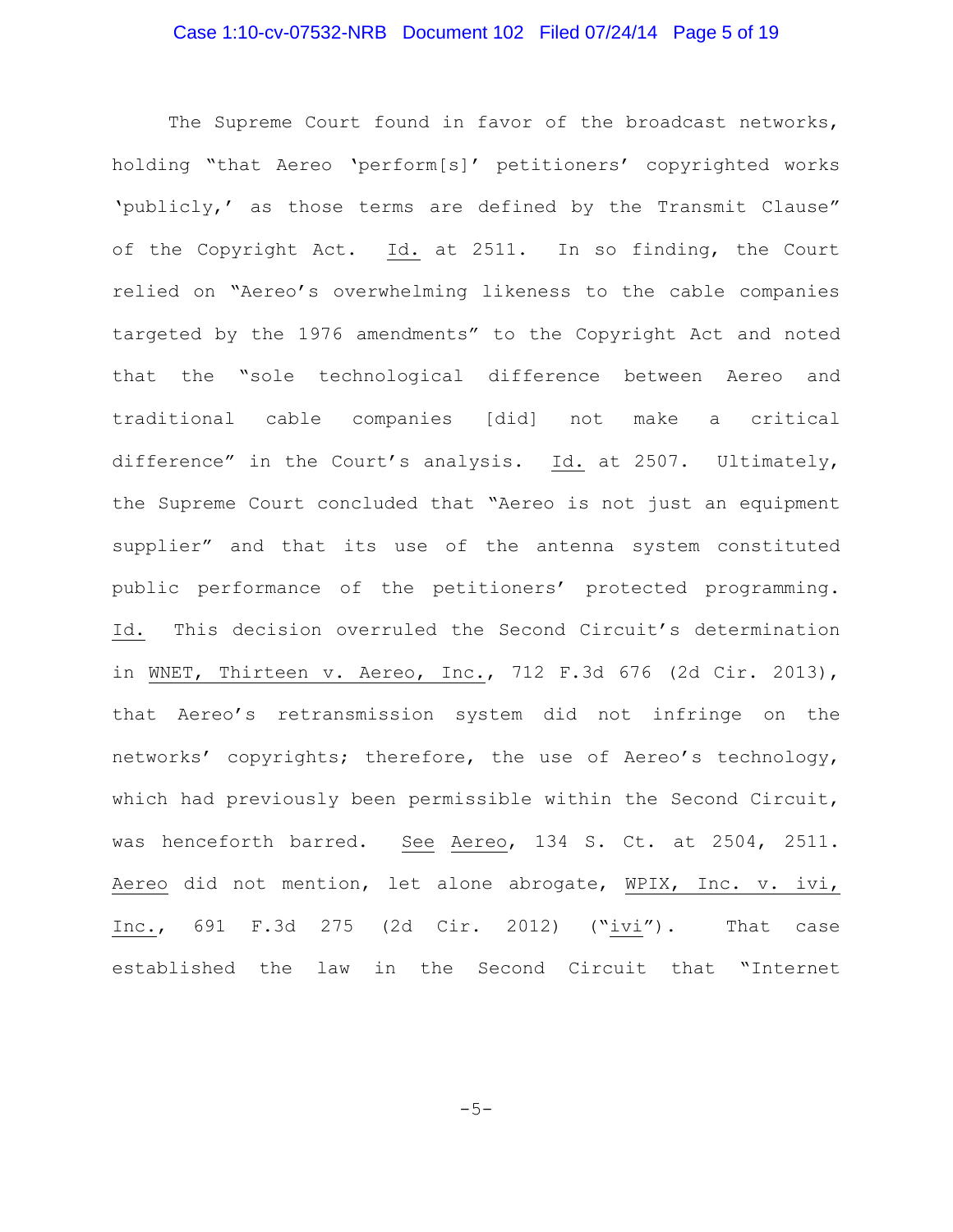#### Case 1:10-cv-07532-NRB Document 102 Filed 07/24/14 Page 6 of 19

retransmission services do not constitute cable systems under § 111" of the Copyright Act.<sup>1</sup> Id. at 284 (emphasis added).

Shortly after the Aereo decision, on July 3, 2014, plaintiffs again applied for an order to show cause why the Court should not hold FilmOn in contempt for violating the Injunction. In this instance, plaintiffs' application was based on defendant's "operation[] of its 'Teleporter' service and any other device or process by which it publicly performs plaintiffs' copyrighted programming." Order to Show Cause Re Contempt of Inj. ¶ 2 (July 7, 2014). FilmOn's Teleporter service relies on mini-antennas, much like those used by Aereo, to "allow[] users to virtually view broadcast content from a distant location that is not necessarily within the local broadcast geographic area." Def.'s Mem. of Law in Opp'n to Order to Show Cause Re Contempt of Inj. ("Def.'s Opp'n") at 10. Plaintiffs have requested (1) that FilmOn be ordered immediately to cease offering plaintiffs' copyrighted programming to subscribers and (2) that the Court impose coercive penalties for defendant's violation of the Injunction. Mem. of Pls. in Supp. of Order to Show Cause at 5.

 $\overline{a}$ 

<sup>&</sup>lt;sup>1</sup> Section 111 of the Copyright Act creates a licensing regime and "permit[s] cable systems to publicly perform and retransmit signals of copyrighted television programming to its subscribers, provided they pay royalties at government-regulated rates and abide by the statute's procedures." ivi, 691 F.3d at 278 (citing 17 U.S.C. § 111).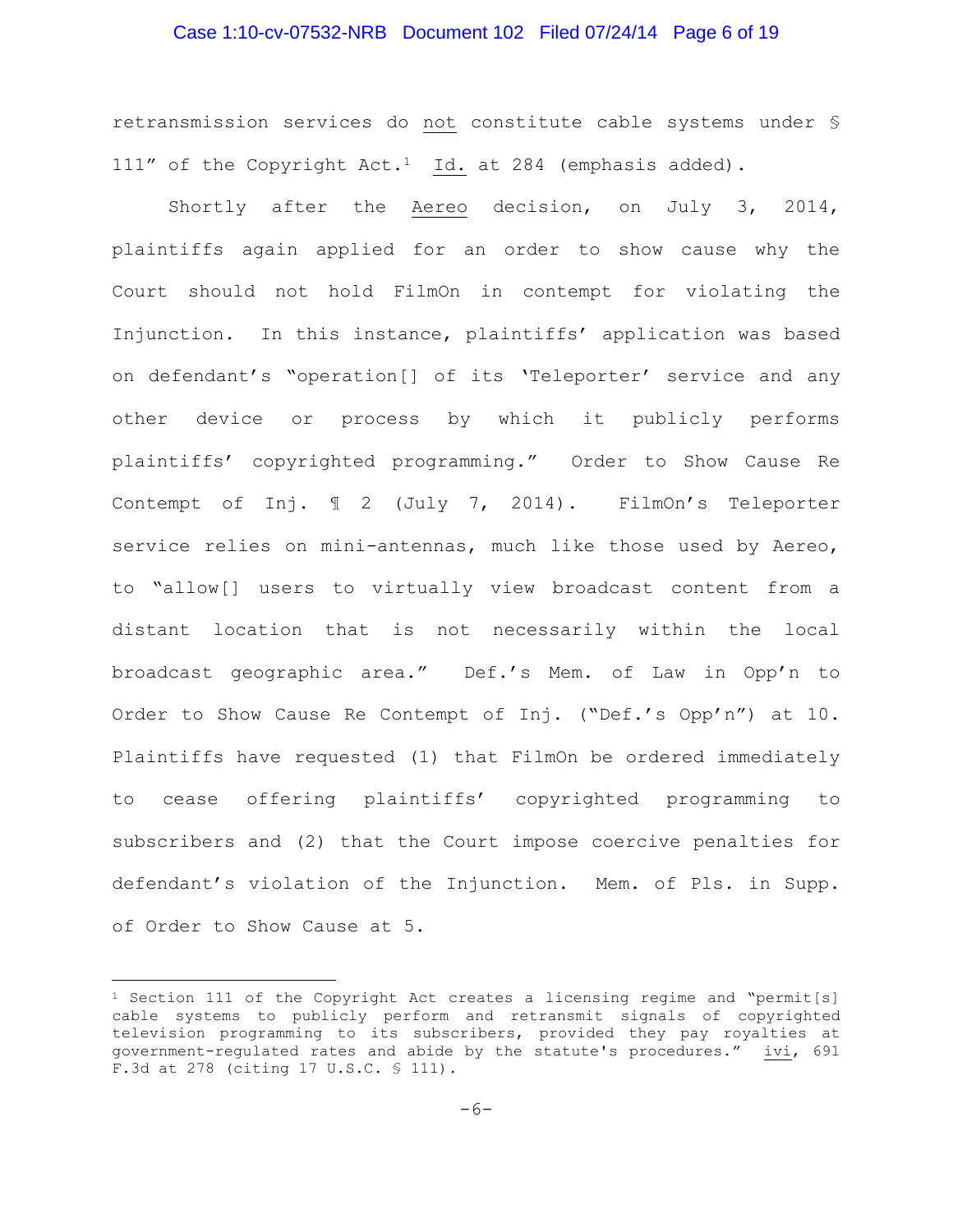# Case 1:10-cv-07532-NRB Document 102 Filed 07/24/14 Page 7 of 19

Plaintiffs' motion for an order to show cause was fully briefed by July 17, 2014, and we held oral argument on the pending motion on July 22, 2014.

#### **DISCUSSION**

"[T]he district courts have the inherent power to find a party in contempt for bad faith conduct violating the court's orders." S. New England Tel. Co. v. Global NAPs Inc., 624 F.3d 123, 144 (2d Cir. 2010). "A party may be held in civil contempt for failure to comply with a court order if  $'(1)$  the order the contemnor failed to comply with is clear and unambiguous, (2) the proof of noncompliance is clear and convincing, and (3) the contemnor has not diligently attempted to comply in a reasonable manner.'" Utica Coll. v. Gordon, 389 Fed. App'x 71, 72 (2d Cir. 2010) (quoting Paramedics Electromedicina Comercial, Ltda v. GE Med. Sys. Info. Techs., Inc., 369 F.3d 645, 655 (2d Cir. 2004)). Upon finding that a party is in civil contempt, this Court retains "broad discretion to fashion an appropriate coercive remedy . . . based on the nature of the harm and the probable effect of alternative sanctions." City of New York v. Venkataram, No. 06 Civ. 6578(NRB), 2012 WL 2921876, at \*3 (S.D.N.Y. July 18, 2012) (quoting E.E.O.C. v. Local 28 of Sheet Metal Workers Int'l Ass'n, 247 F.3d 333, 336 (2d Cir. 2001)). The purposes of civil contempt sanctions are twofold: to coerce

-7-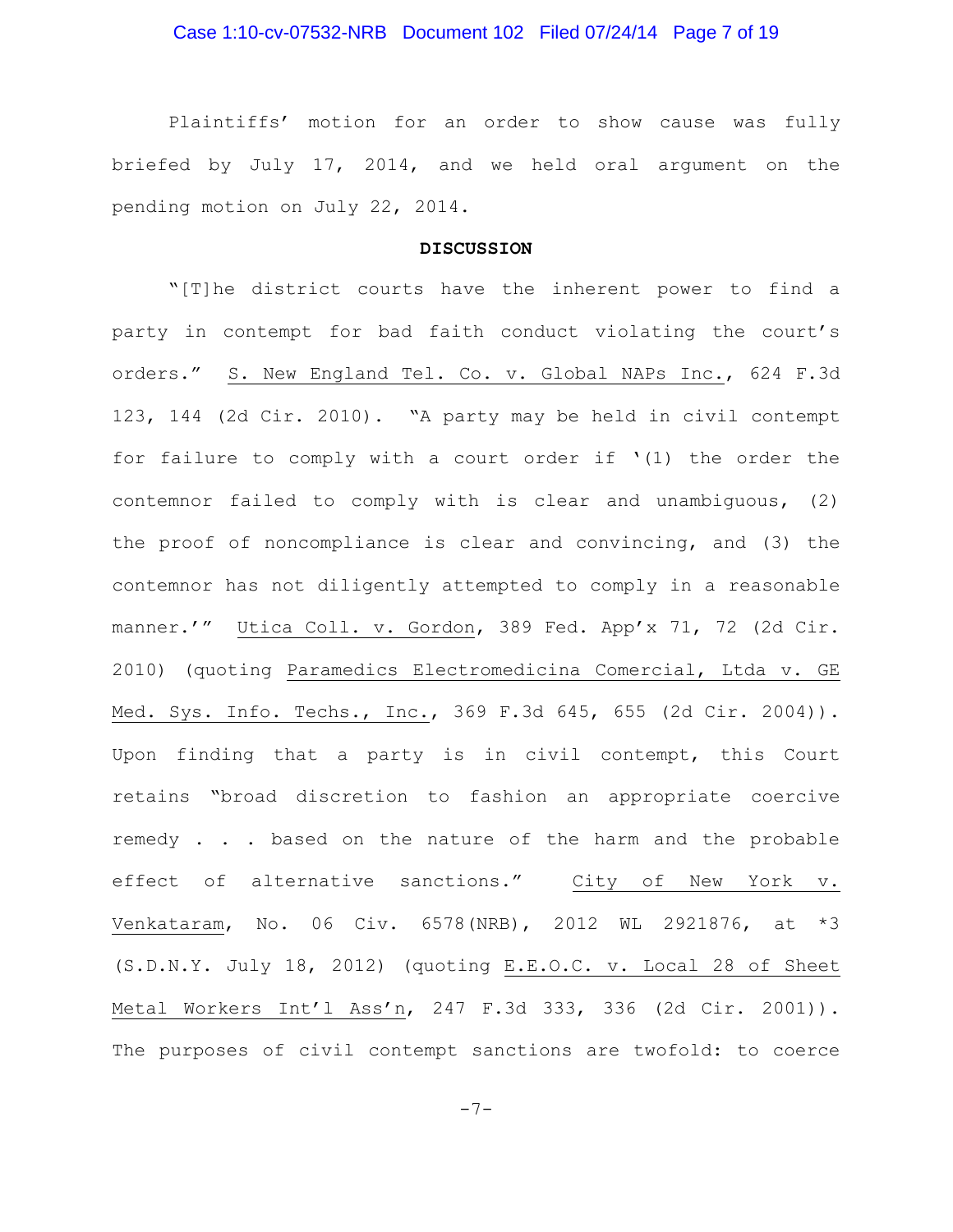#### Case 1:10-cv-07532-NRB Document 102 Filed 07/24/14 Page 8 of 19

a defendant into compliance with a court order and to compensate a plaintiff for losses incurred. Local 28 of Sheet Metal Workers' Int'l Ass'n v. E.E.O.C., 478 U.S. 421, 443 (1986).

With regard to the first prong of the test for contempt, an injunction is sufficiently clear and unambiguous to warrant a finding of contempt against a violating party if it leaves "no doubt in the minds of those to whom it was addressed . . . precisely what acts are forbidden." Drywall Tapers & Pointers v. Local 530, 889 F.2d 389, 395 (2d Cir. 1989). Defendant advances two primary arguments in support of its assertion that the Injunction is not clear and unambiguous. First, FilmOn argues that because "the Injunction does not expressly mention or prohibit the mini-antenna/DVR technology and the related Teleporter service," it cannot be said to clearly and unambiguously prohibit its use. Def.'s Opp'n at 15. Second, defendant maintains that "in light of the Supreme Court's findings in Aereo, FilmOn qualifies as a cable system and is entitled to the benefits and responsibilities of the compulsory license scheme under Section 111 of the Copyright Act." Id. at 18. As a result, FilmOn asserts that Aereo generated some doubt regarding whether the retransmissions enabled by the miniantenna system constitute infringement under the Injunction. Neither of these arguments is persuasive.

-8-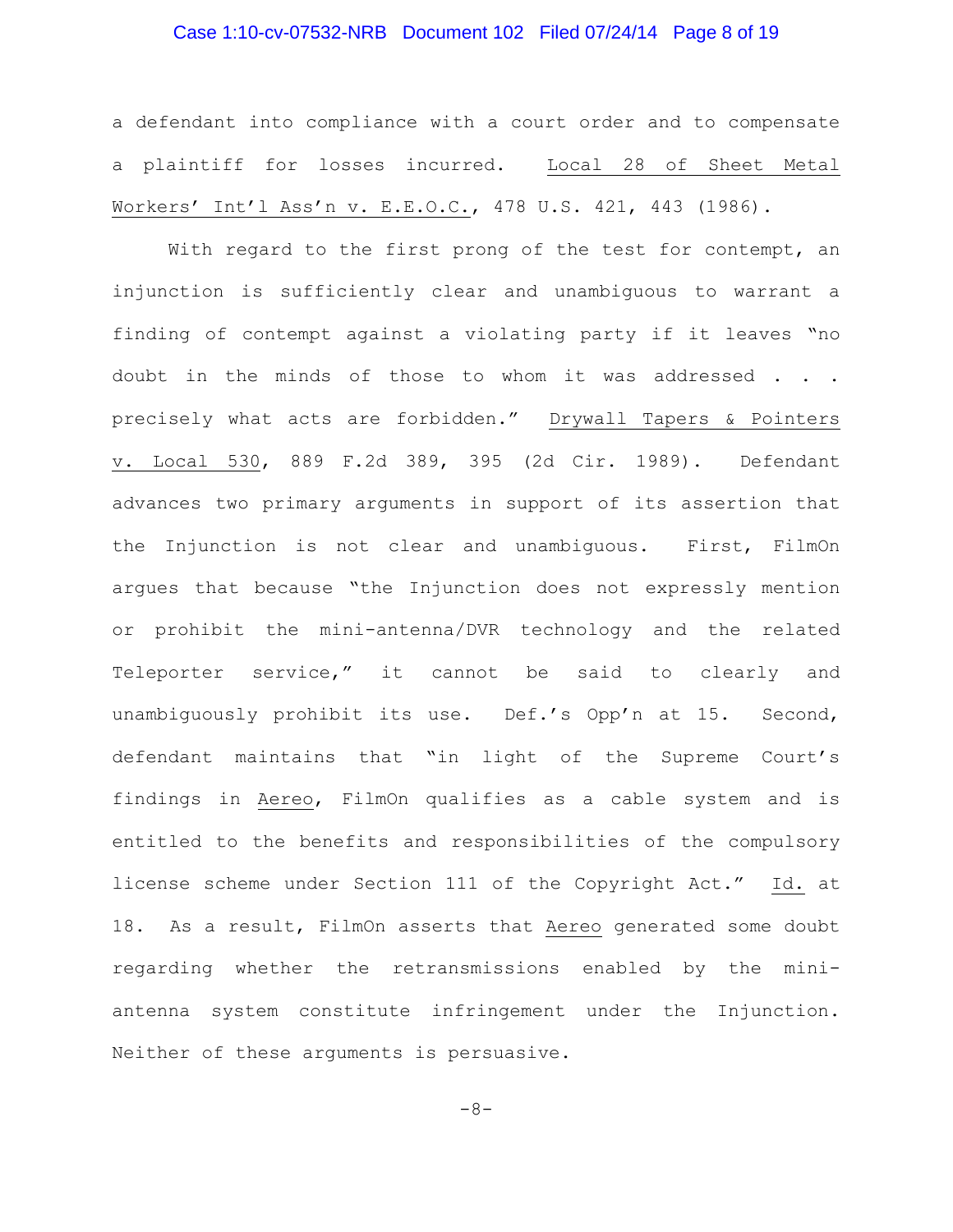# Case 1:10-cv-07532-NRB Document 102 Filed 07/24/14 Page 9 of 19

First, defendant's suggestion that the Injunction must list every potential transmission mechanism that it bars in order to be "clear and unambiguous" is simply untenable. As the Supreme Court has noted, "[t]he technology of the Internet evolves at a rapid pace," and an injunction of the sort issued in this case would quickly become obsolete -- and lose its force as a permanent remedy -- if we were forced to name each and every infringing technology. Ashcroft v. ACLU, 542 U.S. 656, 671 (2004). Recognizing the speed of technological advances, the Injunction prohibited FilmOn from infringing, "by any means," plaintiffs' exclusive rights to broadcast its copyrighted programming. Injunction ¶ 1 (emphasis added); see also CBS Broad., 2013 WL 4828592, at \*6 (noting that the "scope [of the Injunction] is in no way limited to the precise form of infringement that precipitated" the filing of the initial lawsuit). The fact that the Injunction did not explicitly mention the mini-antenna technology does not render it unclear, and defendant's argument to the contrary is baseless.

FilmOn's second argument is also unavailing because it hinges on a mischaracterization of the holding in Aereo. Defendant is correct that, throughout the Aereo opinion, the Court likened Aereo to a cable company. See, e.g., Aereo, 134 S. Ct. at 2506 ("Aereo's activities are substantially similar to

 $-9-$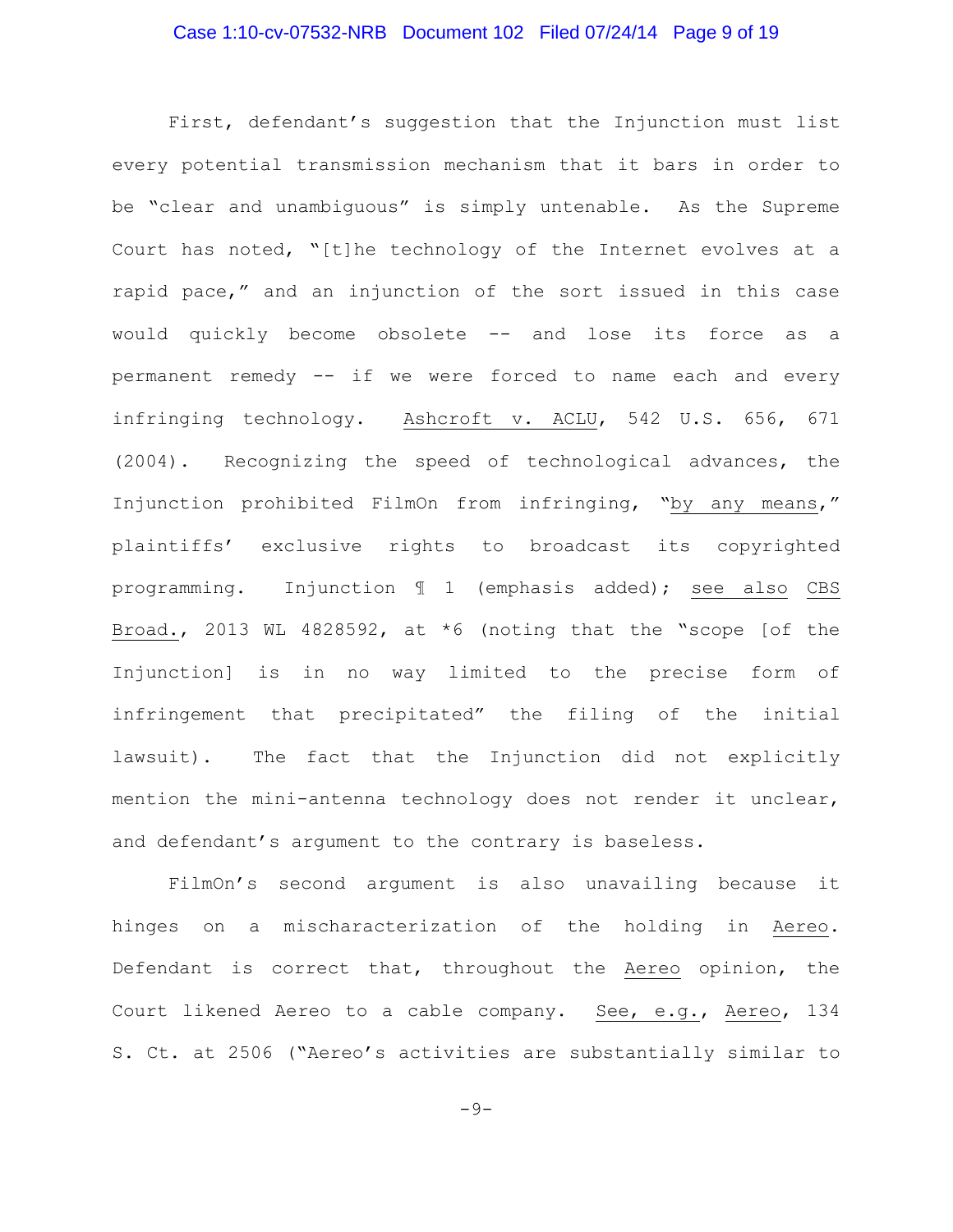#### Case 1:10-cv-07532-NRB Document 102 Filed 07/24/14 Page 10 of 19

those of the  $CATV$  companies<sup>2</sup> that Congress amended the [Copyright] Act to reach."); id. at 2507 (recognizing "the many similarities between Aereo and cable companies"). But defendant attaches far too much importance to the Court's analogizing. A series of statements that Aereo (and, by extension, FilmOn, "which uses technology identical" to Aereo, Def.'s Opp'n at 16) is very similar to a cable system is not the same as a judicial finding that Aereo and its technological peers are, in fact, cable companies entitled to retransmission licenses under § 111 of the Copyright Act. Defendant may argue that the Supreme Court's language in Aereo implies that FilmOn may be entitled to a license under § 111, but an implication is not a holding.

In fact, the governing law in the Second Circuit is that services like FilmOn that retransmit broadcast programming are not entitled to compulsory licenses under § 111 of the Copyright Act. See ivi, 691 F.3d at 284. Unlike Aereo, which answered the question of whether Aereo "performed" petitioners' copyrighted works "publicly" under the Copyright Act, ivi focused squarely on the issue of whether internet services like FilmOn are cable systems under § 111. And the ivi Court found that the Copyright Act's "legislative history, development, and

 $\overline{a}$ 

<sup>&</sup>lt;sup>2</sup> The Supreme Court described CATV companies as "the precursors of modern cable systems." Aereo, 134 S. Ct. at 2504.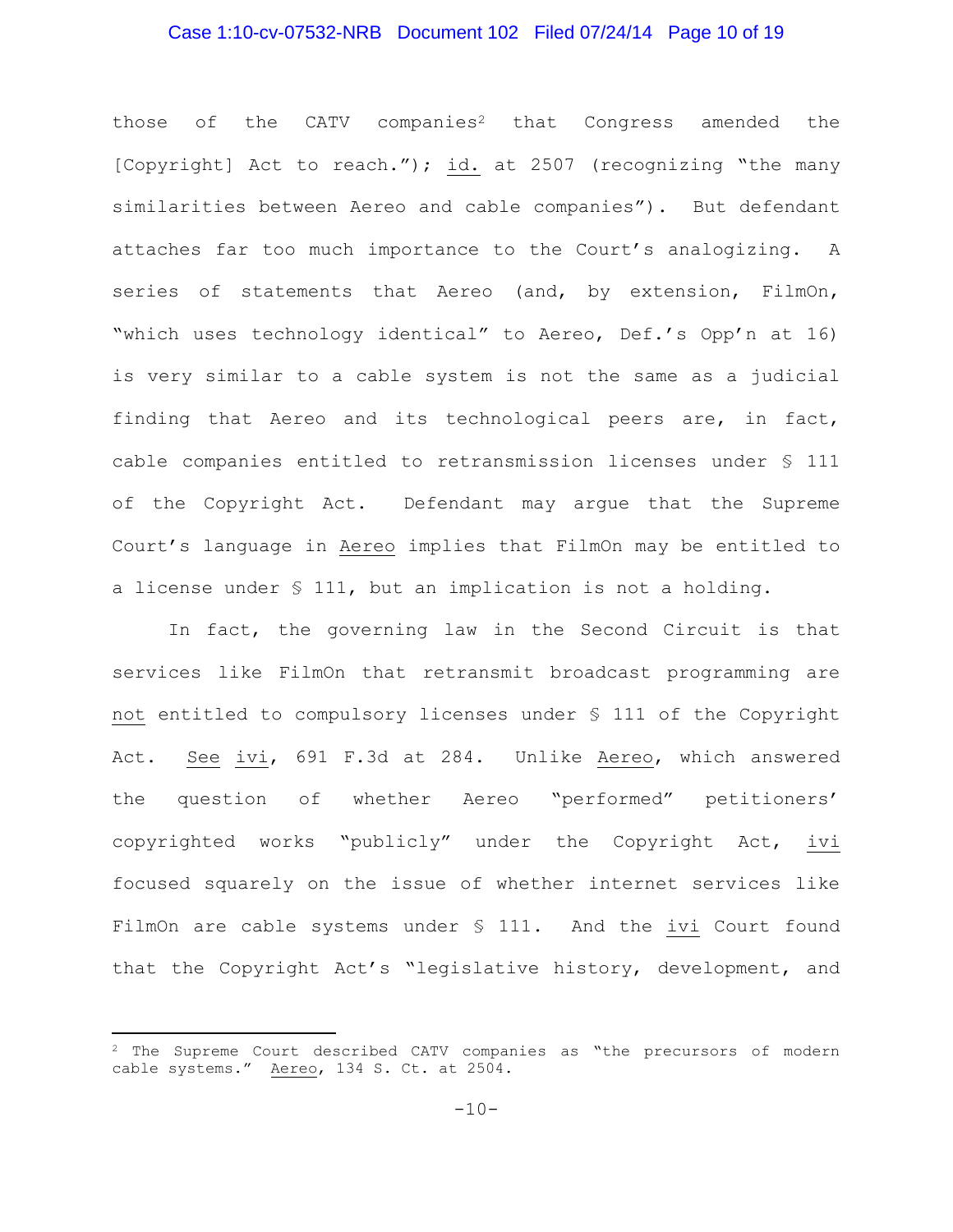#### Case 1:10-cv-07532-NRB Document 102 Filed 07/24/14 Page 11 of 19

purpose indicate that Congress did not intend for § 111 licenses to extend to Internet retransmissions." Id. The detailed analysis and ultimate decision of the Second Circuit is not rendered moot by the Supreme Court's use of an analogy in answering an entirely different question. Moreover, given that Aereo never mentioned ivi, let alone purported to overrule it, ivi remains controlling precedent here. See United States v. Mason, 412 U.S. 391, 395 (1973) (stating that when the Supreme Court "did not so much as mention" a decision, it cannot be said to have questioned or overruled that decision). Thus, based on the law in this Circuit, FilmOn is not entitled to a license under § 111, and its retransmissions clearly and unambiguously fall under the scope of conduct barred by the Injunction.

Having determined that the Injunction unquestionably disallows the use of mini-antenna technology to broadcast plaintiffs' content, the proof of FilmOn's noncompliance is clear and convincing. The exhibits submitted by plaintiffs more than adequately demonstrate that FilmOn streamed the networks' copyrighted programming to multiple cities in violation of the Injunction. See Morrow Decl. Exs. 1–2. Although FilmOn implied in its opposition brief that any noncompliance with the Injunction was unintentional, see Def.'s Opp'n at 20, the company's press release of June 30, 2014 belies this assertion.

-11-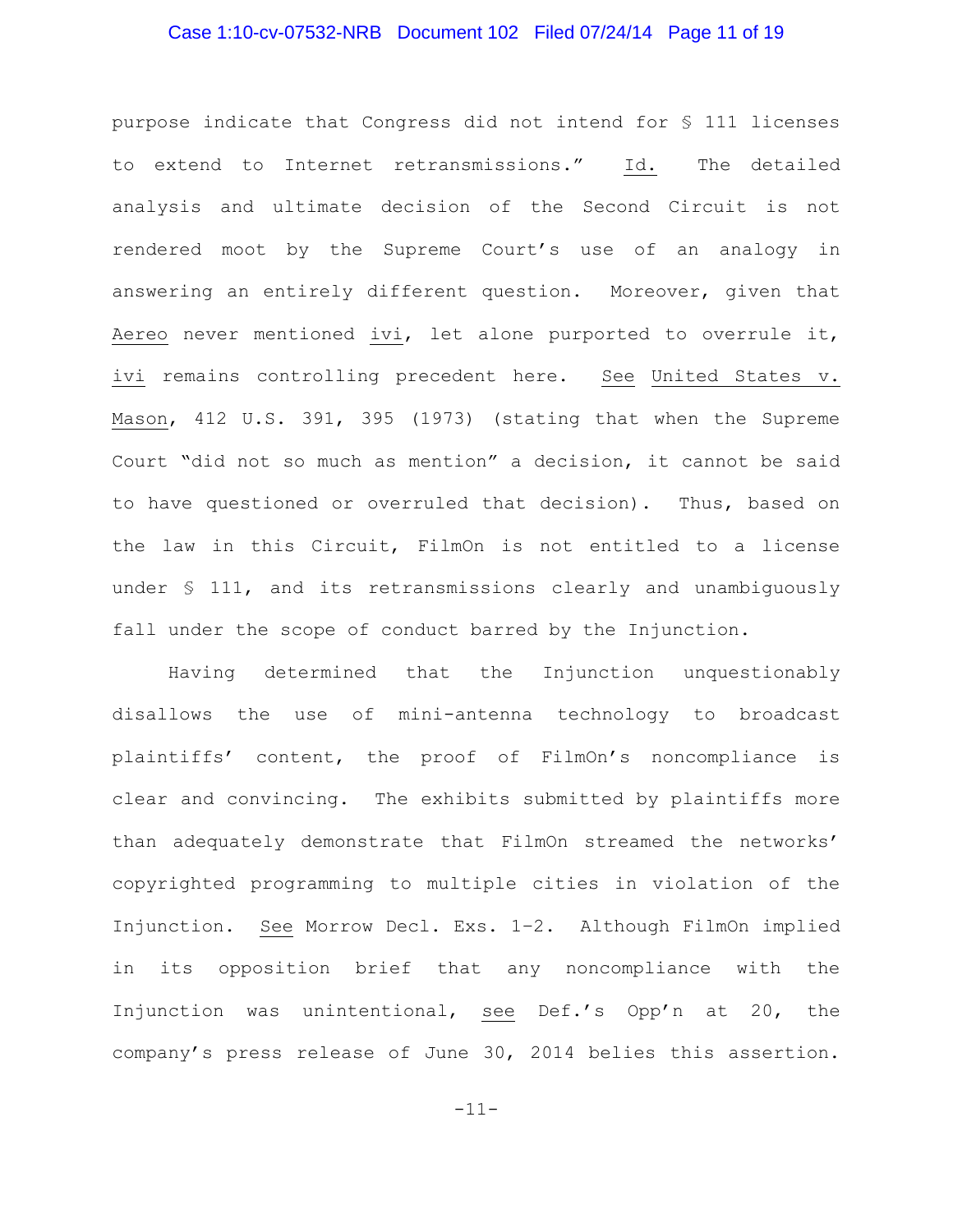#### Case 1:10-cv-07532-NRB Document 102 Filed 07/24/14 Page 12 of 19

The press release, issued before FilmOn learned of the instant order to show cause but after Aereo, boasts that defendant's mini-antenna technology continued to make available to FilmOn subscribers across the country the local broadcasts of eighteen major American cities, including New York. See Press Release, FilmOn, FilmOn Networks Continue Offering Broadcast Signals Under Copyright Act of 1976 (June 30, 2014). Thus, defendant's own statements to the public indicate that it purposefully and willfully streamed plaintiffs' copyrighted content in violation of the Injunction.

Moreover, if we were to give credence to defendant's claim that New York content was made available outside the Second Circuit only accidentally, it does not excuse defendant's decision to continue to broadcast plaintiffs' programming within the Second Circuit after the Aereo decision. FilmOn has advanced a number of theories about the implications of Aereo, but the holding of that decision could not have been clearer: the use of the mini-antenna technology to retransmit broadcast networks' content without a license violated the Copyright Act. See Aereo, 134 S. Ct. at 2505–11. Thus, while the Second Circuit may have previously been a haven for companies like Aereo and FilmOn to employ the mini-antenna technology, after Aereo, that haven no longer existed. Aereo understood this: in

-12-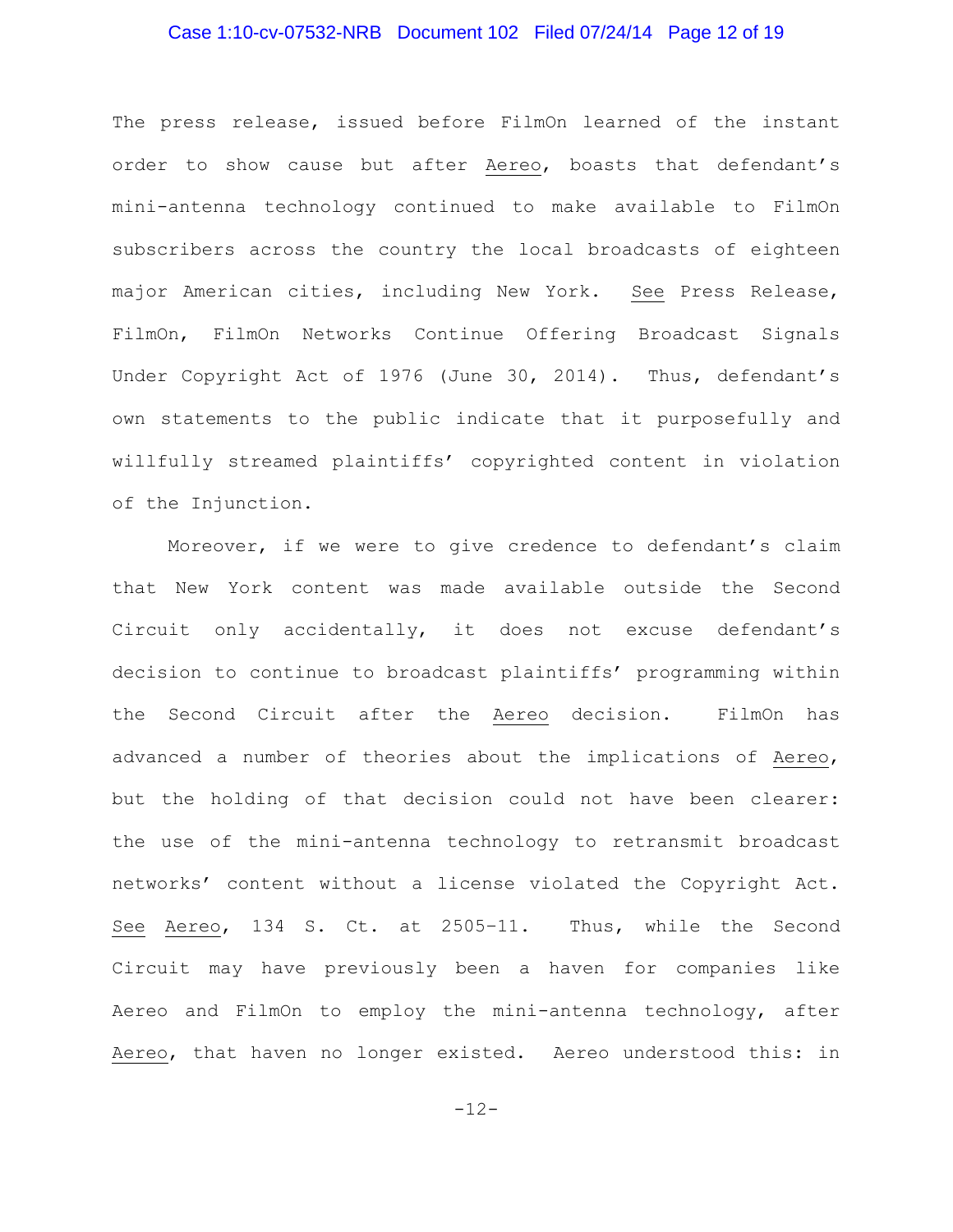#### Case 1:10-cv-07532-NRB Document 102 Filed 07/24/14 Page 13 of 19

the wake of the Aereo decision, it stopped its operations in the Second Circuit. Press Release, Aereo, A Letter to Our Consumers: Standing Together for Innovation, Progress and Technology (June 28, 2014). By contrast, FilmOn did not stop broadcasting plaintiffs' content until it learned of the instant order to show cause, twelve days after Aereo. Def.'s Opp'n at 10. For nearly two weeks, FilmOn was aware that its operations, based on the Supreme Court's determination, infringed plaintiffs' copyrights, yet defendant continued to purposefully broadcast content within the Second Circuit until it got caught. Therefore, regardless of whether New York programming leaked out of the Second Circuit for reasons beyond defendant's control, the retransmissions within the Second Circuit after Aereo constitute a clear violation of the Injunction.

In addition, assuming that FilmOn believed in good faith that the Aereo decision rendered it qualified to become a cable company under § 111, it would nevertheless have needed to obtain a license from the Copyright Office in order to have been eligible to retransmit plaintiffs' content; judicial opining on the definition of a cable system is no substitute for the mandatory administrative process required for content retransmitters. See Aereo, 134 S. Ct. at 2506 ("Section 111 creates a complex, highly detailed compulsory licensing scheme

 $-13-$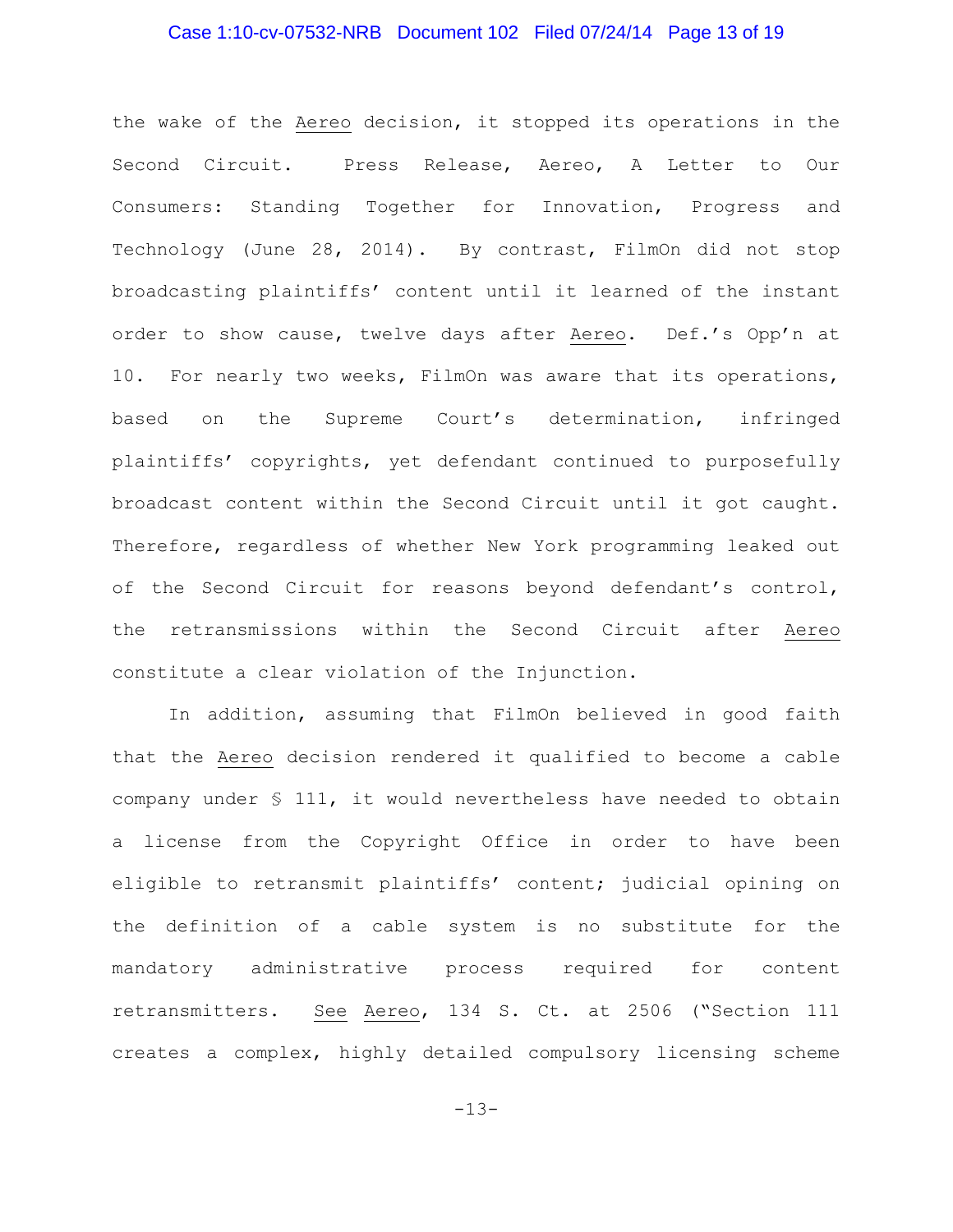#### Case 1:10-cv-07532-NRB Document 102 Filed 07/24/14 Page 14 of 19

that sets out the conditions, including the payment of compulsory fees, under which cable systems may retransmit broadcasts."); ivi, 691 F.3d at 283 ("The Copyright Office is the administrative agency charged with overseeing § 111's compulsory licensing scheme."). FilmOn does not have, and has never had, a license from the Copyright Office. Indeed, defendant admits that it did not even apply for a cable license until July 10, 2014, after plaintiff submitted this order to show cause -- a fact that undermines any claim by defendant that it was truly committed to complying with the letter of the law. Def.'s Opp'n at 9; see also id. at 11 (stating that defendant "has undertaken various diligent efforts to ensure ongoing compliance" with the law). Fundamentally, FilmOn cannot choose to ignore the Injunction merely because it anticipated someday being able to retransmit plaintiffs' content legally.

Not only is hope no defense to the violation of an injunction, but defendant's faith that the Copyright Office would grant it a cable license was misplaced. On July 23, 2014, the Copyright Office, citing ivi, expressed its view that FilmOn, as an internet retransmission service, "falls outside the scope of the Section 111 license," and that the Office did not "see anything in the Supreme Court's recent decision in [Aereo] that would alter this conclusion." Boccanfuso

-14-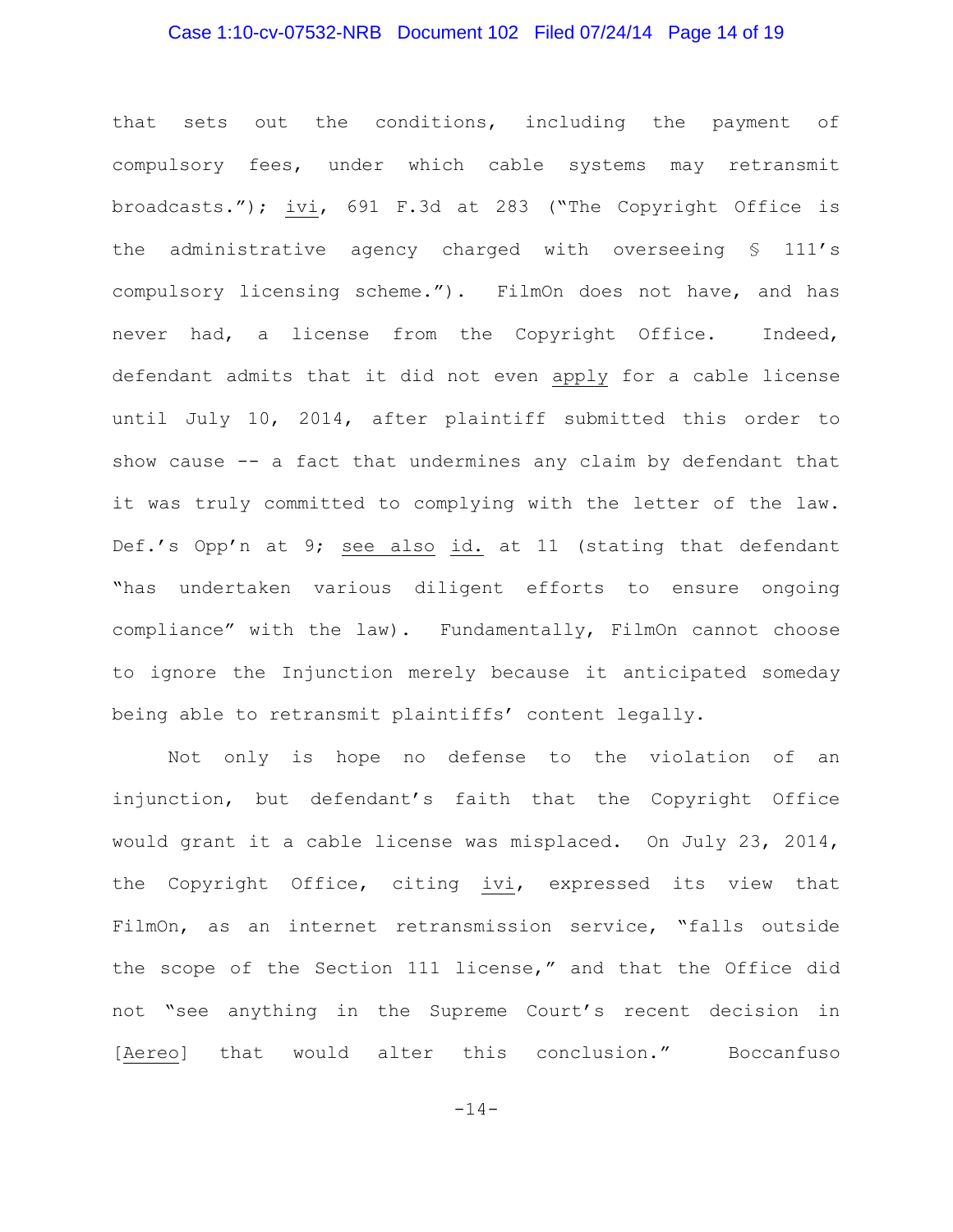#### Case 1:10-cv-07532-NRB Document 102 Filed 07/24/14 Page 15 of 19

Supplemental Reply Decl. Ex. 10. Thus, not only was FilmOn's expectation of a license irrelevant, but it was erroneous as well. Moreover, even if the Copyright Office had granted a license to FilmOn, this development would not have excused defendant's decision to preemptively stream content in violation of the Injunction. The Copyright Office's decision does, however, provide additional support for our conclusion that FilmOn's use of the mini-antenna technology clearly falls within the ambit of the Injunction, and defendant should be held in contempt for willfully violating its terms.

We also find Mr. David in contempt of the Injunction. The Injunction bound "all of [FilmOn.com's] officers, directors . . . and employees." Injunction ¶ 1. These categories clearly encompass Mr. David, who is identified in the company's own press releases as FilmOn.com's "founder and CEO." Boccanfuso Reply Decl. Ex. 8; see also Fed. R. Civ. P. 65(d)(2) (providing that those bound by an injunction include the officers and employees of all parties who receive actual notice of the court order). To find otherwise would allow defendant to "nullify a decree by carrying out prohibited acts through [non-parties]," a clearly untenable outcome. Doctor's Assocs., Inc. v. Reinert & Duree, P.C., 191 F.3d 297, 302 (2d Cir. 1999) (internal quotation marks omitted).

 $-15-$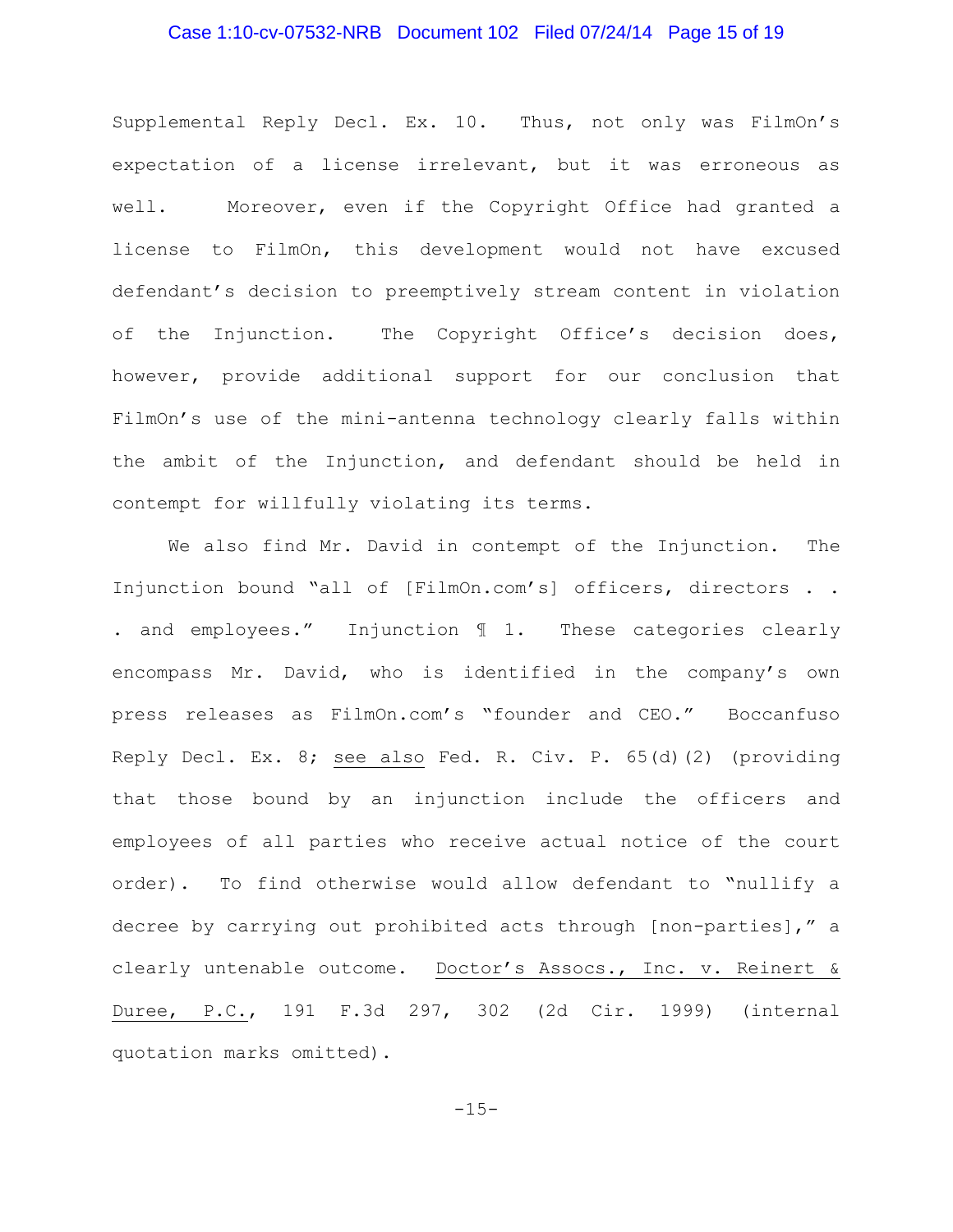#### Case 1:10-cv-07532-NRB Document 102 Filed 07/24/14 Page 16 of 19

Finally, defendant argues that this contempt should be resolved in the federal courts of California and the District of Columbia, which have also issued injunctions against defendant regarding internet retransmissions of plaintiffs' programming. See Def.'s Opp'n at 18–19. We may easily dispose of this argument, as plaintiff's contempt application is directed to this Court's injunction.

Any remedy must be determined in context. Here, the context includes the fact that this Court has found FilmOn in contempt of the Injunction before, see CBS Broad., 2013 WL 4828592, at \*9, and the fact that FilmOn has also been held in contempt in the District Court for the District of Columbia, see Order, Fox Television Stations, Inc. v. FilmOn X LLC, Civil Action No. 13-758 (RMC), at 3 (Nov. 26, 2013). In such a context, it would be reasonable to presume that FilmOn would have proceeded cautiously. However, instead of seeking a modification of the Injunction or any other form of relief from this Court, defendant made the unilateral decision to stream plaintiffs' programming across the country. The consequence of that choice is this decision.

The sanctions we impose are not punitive, but civil in nature, as they "serve the purpose of coercing future compliance" with the Injunction. NLRB v. Local 3, Int'l Bhd. Of

 $-16-$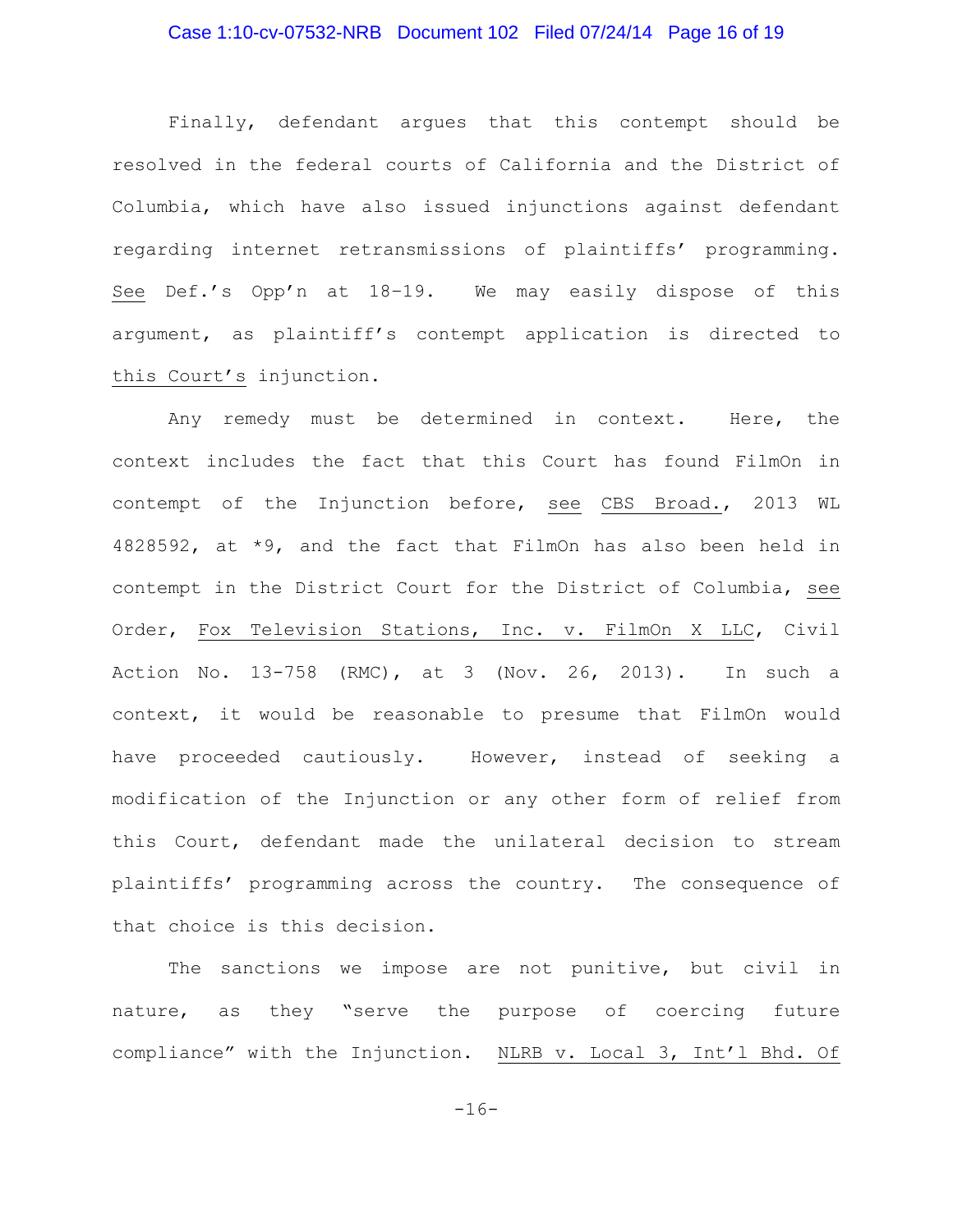#### Case 1:10-cv-07532-NRB Document 102 Filed 07/24/14 Page 17 of 19

Elec. Workers, 471 F.3d 399, 405 (2d Cir. 2006) (internal quotation marks omitted). FilmOn has demonstrated a repeated willingness to flout the authority of the federal judiciary, and it is essential for this Court to make clear the obvious: the Injunction and the Judgment are not mere suggestions, but are orders that demand compliance.

#### **CONCLUSION**

Based on the foregoing, we find FilmOn in civil contempt of court for its violation of the Injunction. Pursuant to paragraph 3 the Judgment, FilmOn must pay \$10,000 for each of the nine days of its noncompliance.<sup>3</sup> Therefore, we impose a sanction of \$90,000. We also reiterate that while it appears that defendant has ceased streaming plaintiffs' programming, such conduct is covered by the Injunction and future retransmission of plaintiffs' copyrighted content without a license will subject defendant to significant penalties per day of noncompliance.

 $\overline{a}$ 

<sup>3</sup> FilmOn's rights and responsibilities in this Circuit are tethered to those of Aereo, as both companies employed the same mini-antenna technology to broadcast the networks' programming. Consequently, it is reasonable to assume that FilmOn would follow Aereo's lead in responding to the Aereo decision. Aereo did not suspend its operations until June 28, 2014, and we believe it would be unfair to hold FilmOn in contempt for continuing to stream content when Aereo, the company explicitly bound by the Supreme Court's decision, continued to do so itself. Therefore, we find that FilmOn's noncompliance began on June 29, 2014, the day after Aereo stopped retransmitting content in the wake of Aereo, and ended on July 7, 2014, the day FilmOn deactivated its mini-antenna service.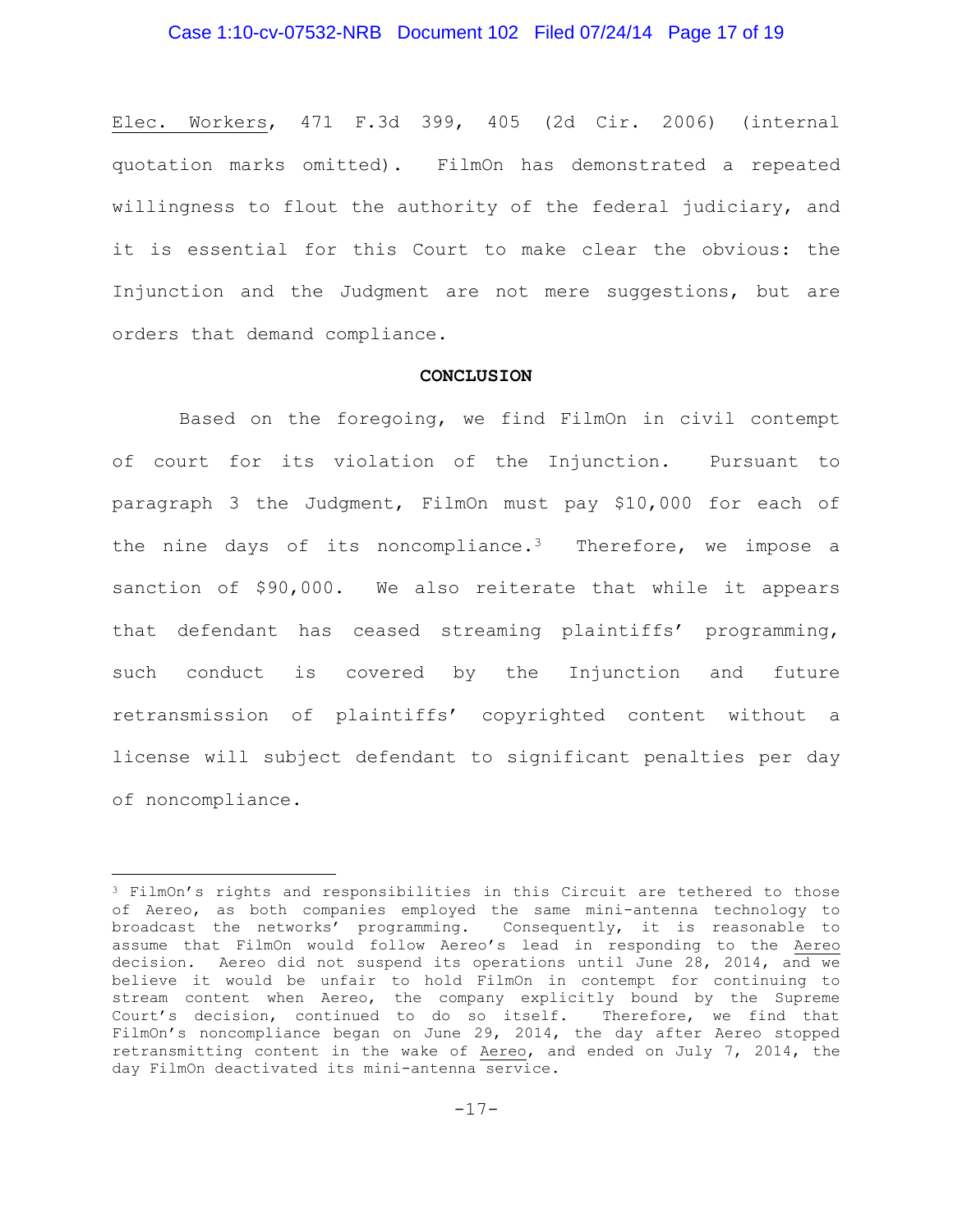#### Case 1:10-cv-07532-NRB Document 102 Filed 07/24/14 Page 18 of 19

Plaintiffs are also entitled to attorneys' fees in an amount to be determined. Plaintiffs' counsel shall submit on notice a proposed form of judgment, supported by an affidavit detailing their attorneys' fee request, to this Court on or before July 30, 2014. FilmOn's counter proposal, if any, shall be filed no later than August 5, 2014.

#### **SO ORDERED.**

Dated:

-~-------------------

New York, New York July **24**, 2014

Jame Kuiten / *(-* Hamm Luci Ducured

UNITED STATES DISTRICT JUDGE